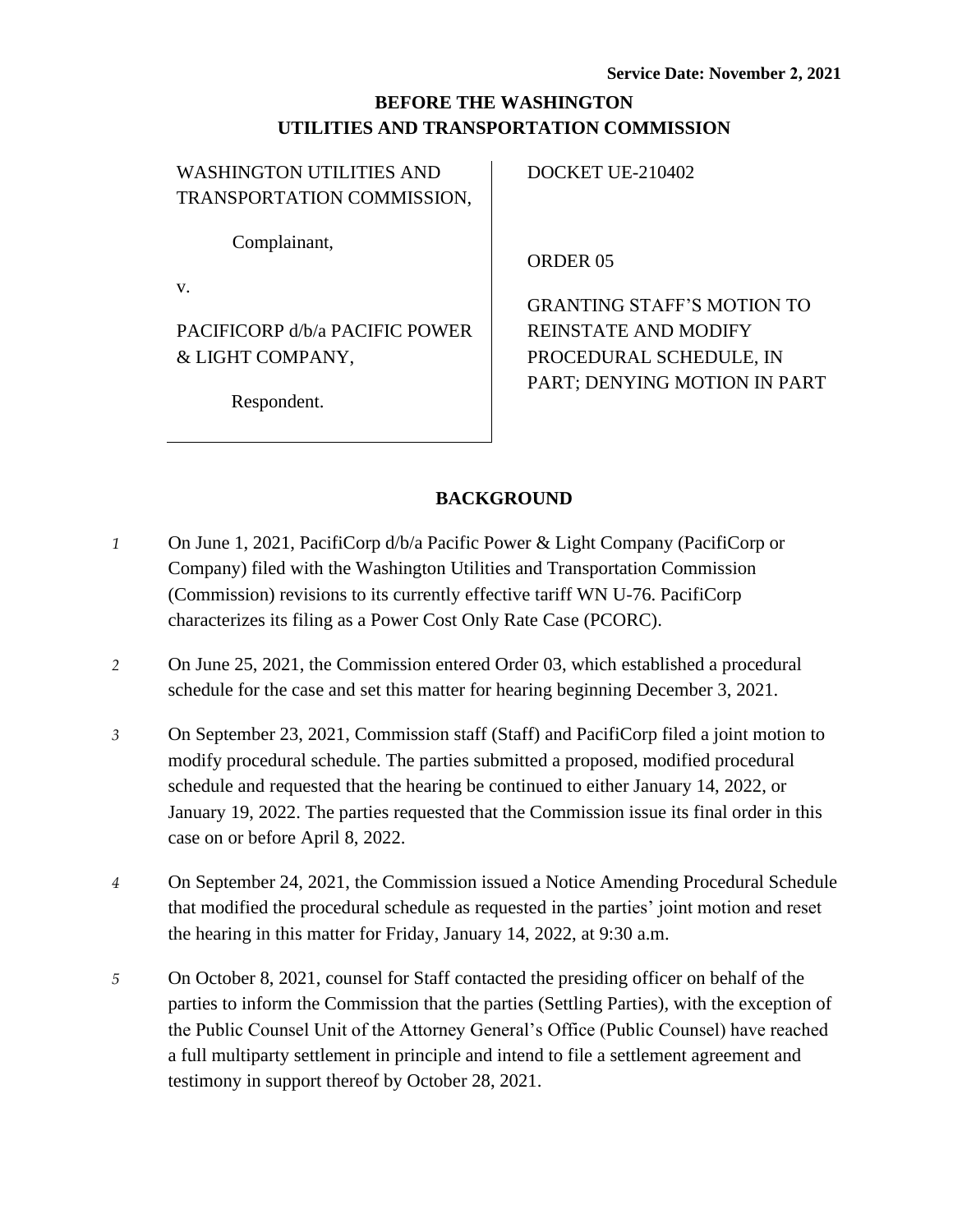- *6* On October 11, 2021, the Commission issued a Notice Suspending Procedural Schedule and Requiring Filing of Settlement Documents, requiring the filing of settlement documents and supporting testimony by October 28, 2021. The Commission maintained the public comment hearing and the evidentiary hearing date set for January 14, 2022.
- *7* On October 21, 2021, counsel for Staff contacted the presiding officer on behalf of the parties to inform the Commission that the Alliance of Western Energy Consumers (AWEC) had withdrawn from the settlement and intended to oppose it.
- *8* On October 27, 2021, Staff filed a Motion to Reinstate and Modify Procedural Schedule (Motion). Staff proposes to maintain the January 14, 2022, hearing date and to reinstate and modify the procedural schedule in light of AWEC's opposition to the settlement. Staff's proposed dates are set forth in Appendix A to this Notice. Staff indicates that all parties to the proceeding support its Motion.

### **DISCUSSION**

- *9* Based on the parties' agreement, the Commission finds good cause to amend the procedural schedule and grant's Staff's Motion in part. The Commission adopts Staff's proposed procedural schedule as set forth in Appendix A to this Notice, with the exception of the deadline for rebuttal testimony.
- *10* The Commission instead sets the deadline for rebuttal testimony for Monday, December 13, 2021. The Commission observes that the Settling Parties should be making their case in support of the settlement agreement in direct testimony rather than rebuttal testimony. Any rebuttal testimony should be focused on the points of disagreement raised by AWEC or Public Counsel. Under Staff's proposed schedule, the timeline for preparing rebuttal testimony is longer than the timeline for preparing AWEC's response testimony. It is reasonable to shorten this period by four days. This is consistent with the expectations for the scope of rebuttal testimony. It will also ensure the Commission has adequate time to prepare for the hearing on January 14, 2021.

#### **ORDER**

#### **THE COMMISSION ORDERS:**

*11* (1) Commission Staff's Motion is granted in part and denied in part.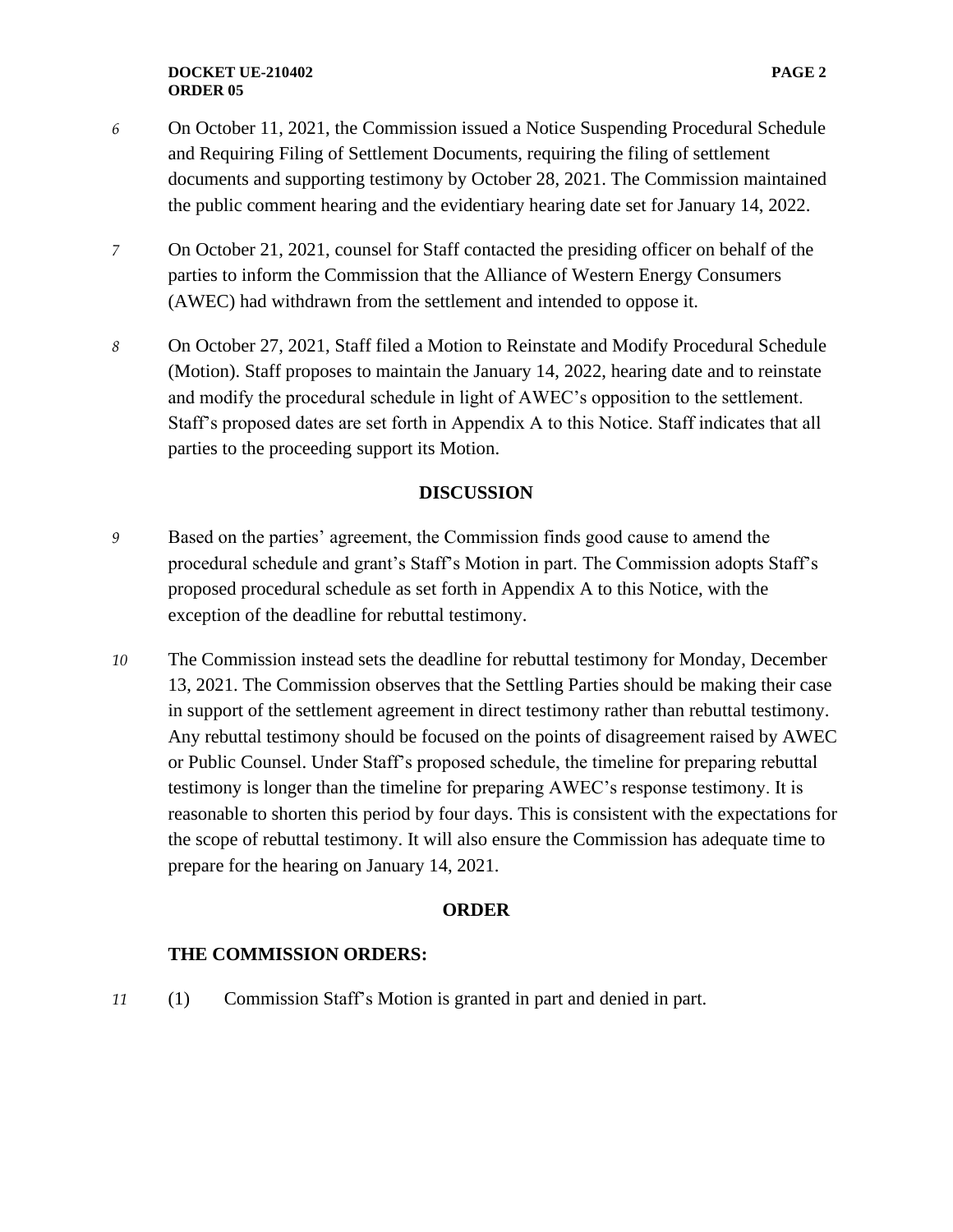#### **DOCKET UE-210402 PAGE 3 ORDER 05**

*12* (2) Commission Staff's proposed, modified procedural schedule is adopted as Appendix A to this Notice with the exception of the deadline for rebuttal testimony, which is due on Monday, December 13, 2021, by 5 p.m.

DATED at Lacey, Washington, and effective November 2, 2021.

### WASHINGTON UTILITIES AND TRANSPORTATION COMMISSION

/s/ *Michael S. Howard* MICHAEL HOWARD Administrative Law Judge

**NOTICE TO PARTIES: This is an Interlocutory Order of the Commission. Administrative review may be available through a petition for review, filed within 10 days of the service of this Order pursuant to WAC 480-07-810.**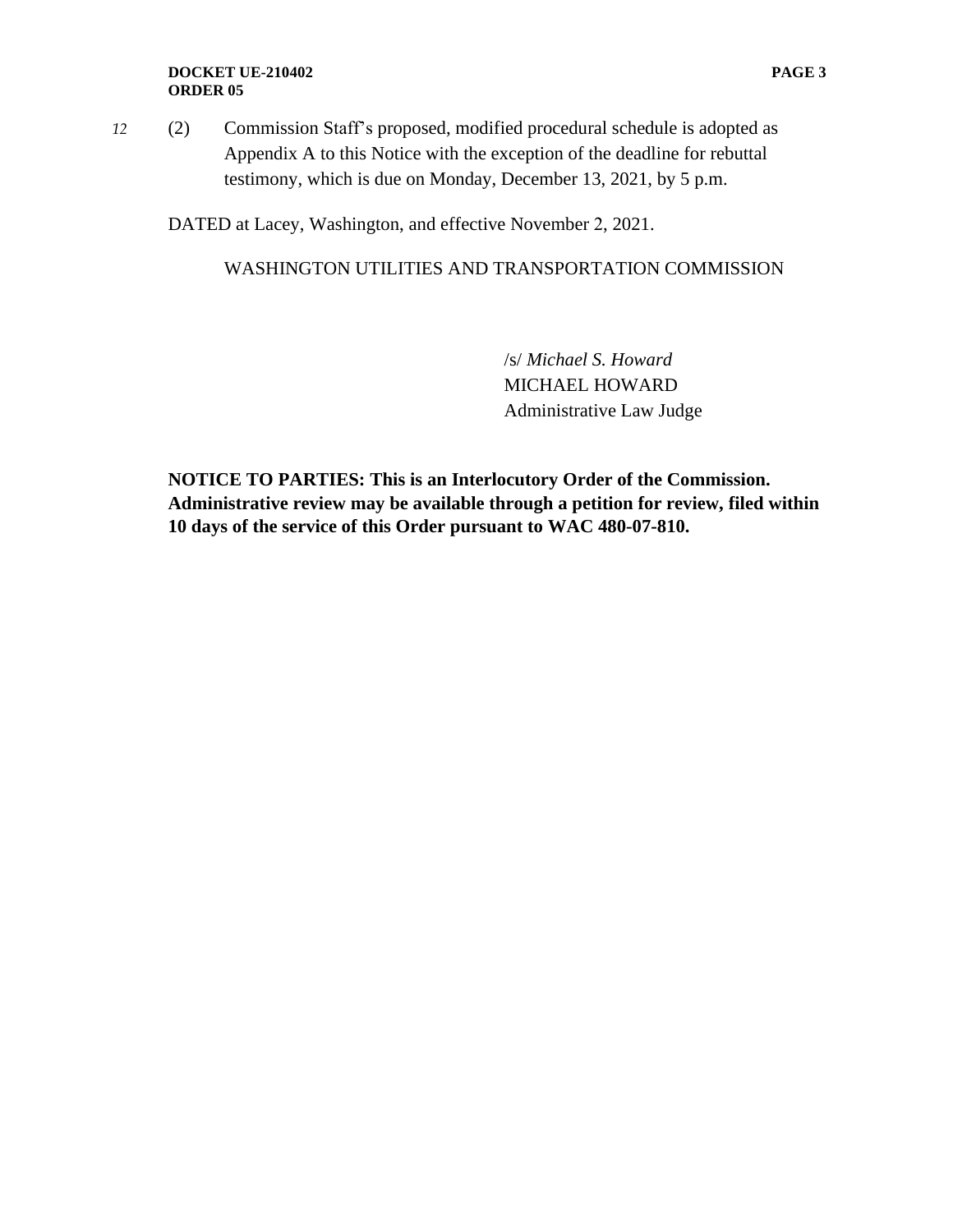# **APPENDIX A PROCEDURAL SCHEDULE DOCKET UE-210402**

| <b>EVENT</b>                                          | <b>DATE</b>                                        |
|-------------------------------------------------------|----------------------------------------------------|
| <b>Tariff Filing</b>                                  | <b>June 1, 2021</b>                                |
| Tariffs suspended and discovery commenced             | <b>June 16, 2021</b>                               |
| Prehearing Conference                                 | <b>June 24, 2021</b>                               |
| Workshop (parties only)                               | <b>July 20, 2021</b>                               |
| Settlement Conference (parties only)                  | September 1, 2021                                  |
| <b>Supplemental Testimony</b>                         | September 3, 2021                                  |
| Multi-Party Settlement and Supporting Testimony       | <b>November 5, 2021</b>                            |
| Notices Issued for Public Comment Hearings            | 30 days prior to Public<br><b>Comment Hearings</b> |
| <b>Public Comment Hearing</b>                         | November 18, 2021, at 6:00<br>p.m.                 |
| <b>Opposition Testimony to Multi-party Settlement</b> | <b>November 22, 2021</b>                           |
| <b>Rebuttal Testimony</b>                             | <b>December 13, 2021</b>                           |
| Discovery Cutoff                                      | <b>January 5, 2022</b>                             |
| File Cross Examination Exhibits, Witness Lists, and   | <b>January 7, 2022</b>                             |
| Errata sheets, and email Cross-Examination Time       |                                                    |
| Estimates to the presiding ALJ                        |                                                    |
| Hearing                                               | <b>January 14, 2022, at 9:30</b>                   |
|                                                       | a.m.                                               |
| <b>Simultaneous Post-hearing Briefs</b>               | <b>February 11, 2022</b>                           |
| <b>Simultaneous Reply Briefs</b>                      | <b>February 25, 2022</b>                           |